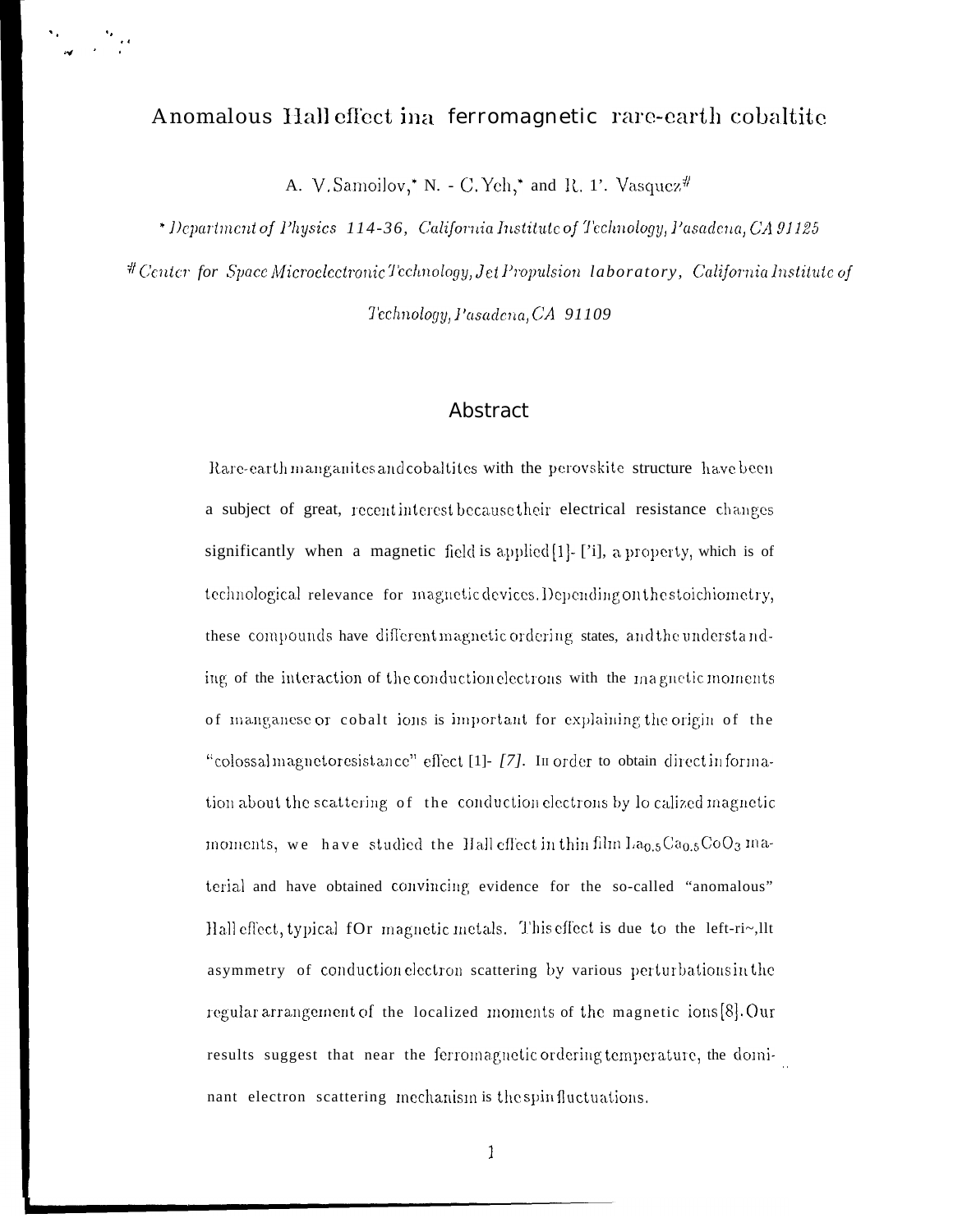The 1  $a_{0.5}Ca_{0.5}CoO_3$  epitaxial films have been grown by pulsed laser deposition using a stoichiometric targe t of  $La_{0.5}Ca_{0.5}CoO_3$ , in 100 mTorr of oxygen. The temperature of the LaAlO<sub>3</sub> substrates has been 700 $^{\circ}$ C. The growth has been followed by annealing at 900 $^{\circ}$ C for two hours, and the epitaxy of the films is confirmed by x-ray rocking curves. The resistivity and magnetization measurements  $(N. - C.$  Yeh et ed., manuscript sub mitted) give the ferromagnetic ordering (Curie) temperature  $T_c = 180 \pm 5$  K. 'J)he samples are 2 mm  $\times 2$  mm  $\times 200$ nmin size. The magnetic field is always perpendicular to the film. The demagnetization factor is  $N \approx 1$  in such a geometry, so that the applied magnetic field  $H_a$  multiplied by the permeability of vacuum  $\mu$  equals the magnetic induction B in the film.

Figure 1 shows the temperature dependence of the electrical resistivity  $\rho_{xx}$  in zero magnetic field. A large decrease in the resistivity is observed near  $T_c$ , which is followed by a mimimum and a subsequent increase of  $\rho_{xx}$  with decreasing temperature. Such a rapid increase of the resistivity at low temperatures is common in cobaltities with the perovskite struct ure  $[10]$ . The magnetic field dependence of the resistivity is presented in Fig. 2, top panel. The relative change of  $\rho_{xx}$  is largest near  $T_c$ .

In Fig. 2, bottom panel, we show the Hall resistivity, which is defined as the Hall (transverse) electric field  $(F_y)$  per unit longitudinal current density  $(J_x)$ :  $\rho_{xy} = E_y/J_x$ :  $R_H B$  (where  $R_H$  is the Hall coefficient). The data of Fig. 2, bottom panel, show that in the ferromagnetic state  $(T < T_c)$  the initial linear rise of  $\rho_{xy}$  is followed by a much weaker field dependence with increasing field. As the temperature is increased above the Curie temperature, the deviation from the linear behavior becomes less pronounced and disappears for high enough temperatures in the entiremagnetic field range (see the isotherms at  $T = 19S$ K and at  $T = 245$  K in Fig. 2, bottom panel).

The linear portions of the magnetic field dependences of the hall resistivity allow de-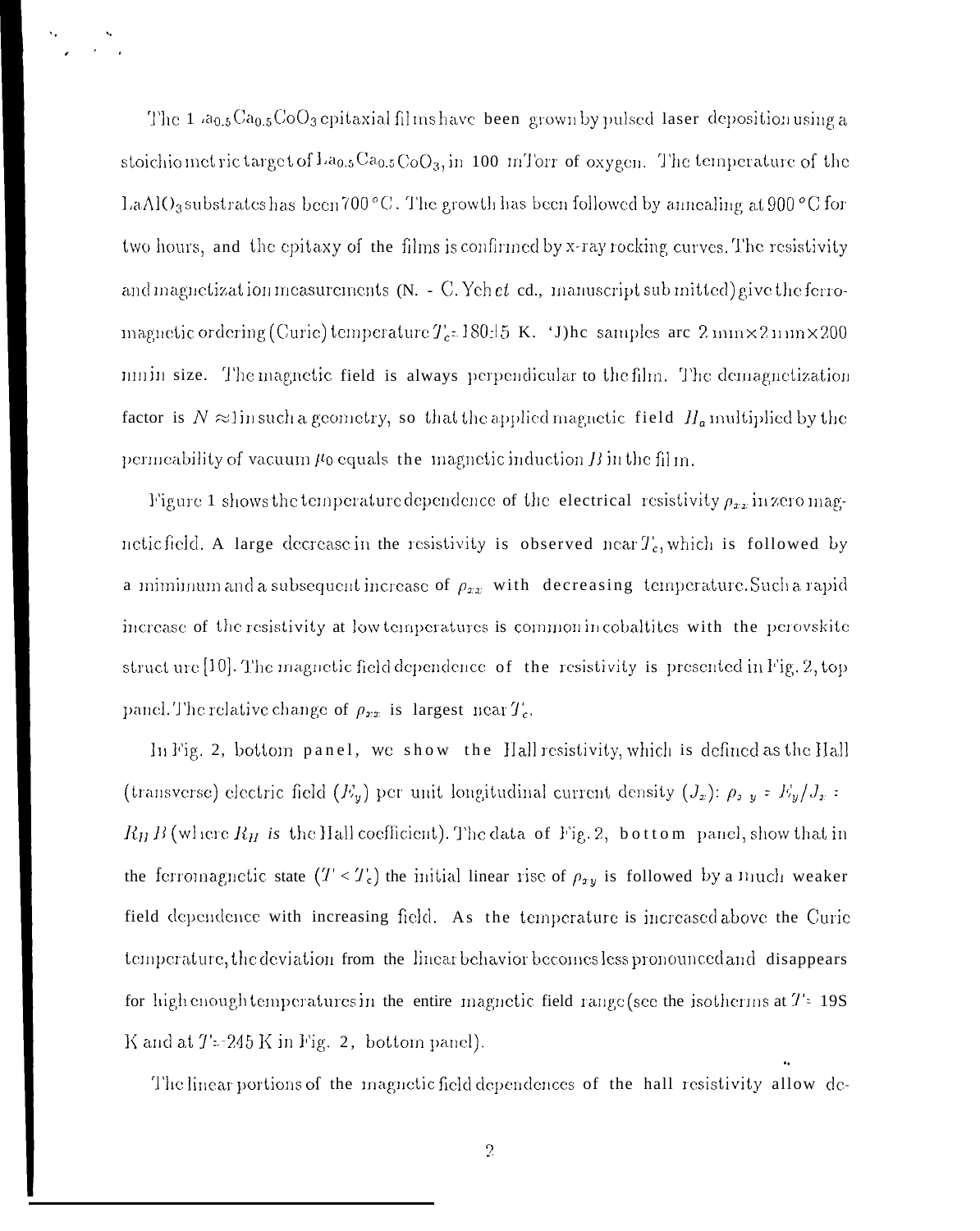termination of the lo; v-field (field-independent) Hall coefficient, which appears to have a strong temperature dependence (Fig. 3).  $R_H$  increases with temperature up to a maximum occuring approximately  $15 \text{ K}$  below the Curic temperature. The maximum is followed by a rapid drop of the Hall coefficient, with the largest negative temperature slope nearest  $T_c$ . The Hall coefficient monotonically decreases With temperature in the paramagnetic state.

Now we proceed to interpret the Hall resistivity data. In magnetic materials, the Hall resistivity can be presented as a sum of two terms [8]:  $\rho_{xy} = R_0 B + R_s M$ , where M is the magnetization,  $R_0$  and  $R_s$  are coefficients of proportionality. The first term can be viewed simply as the result of the Lorentz force on the free electrons, with  $R_{0z} = 1/(nc)$ , where  $n$  is the electron density, c is the electron charge. The second term is the anomalous Hall resistivity in magn etic materials, and typically  $R_s \gg R_0$  in the ferromagnetic state [8]. Having observed the strong magnetic field and temperature dependences of  $\rho_{xy}$ , we shall argue in the following discussion that our Hall effect data can be primarily attributed to the anomalous Hall effect.

Let us first consider a single magnetic domain in a ferromagnet. It has in zero applied magnetic field a spontaneous magnetization ( $M \neq 0$ ) and therefore a spontaneous Hall effect inside the domain. This })[1CHC]H"ICHOH is referred to as the anomalous Hall effect [8]. The coefficient of proportionality  $R_s$  is determined by the scattering of conduction electrons by disorder in the system of the localized magnetic moments [8,11,12].  $\mathbf{I}^{\prime}$  or a large number of randomly oriented domains the average magnetization is zero, as is the anomalous Hall resistivity. As the external magnetic field is just case (1. the domains become progressively IIIOFC aligned, and the H all voltage appears. This behavior corresponds to the initial linear rise of the Hall resistivity in small magnetic fields and the gradual saturation in large magnetic fields  $(1$  ig. 2, b ottom).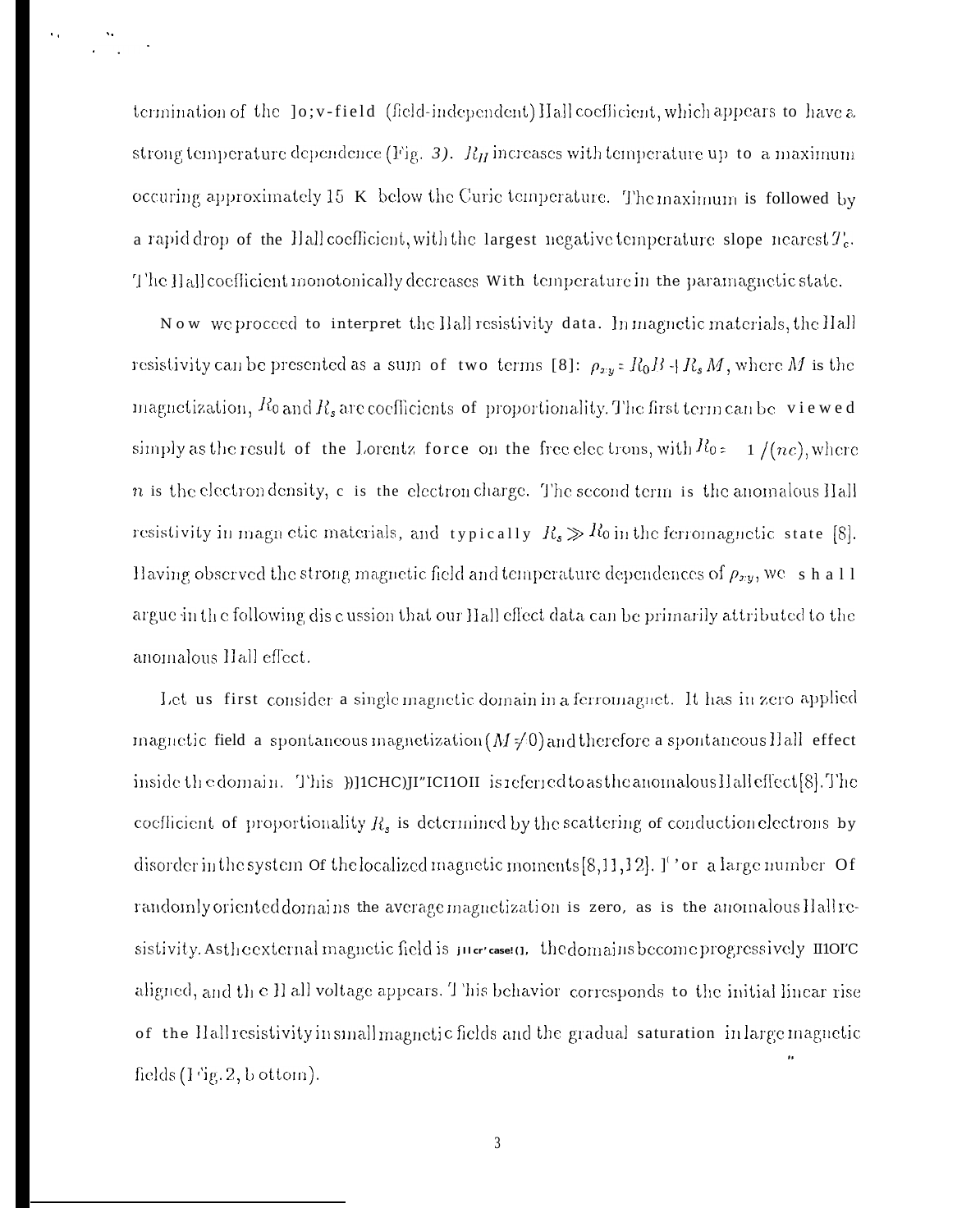The rise of the Hall coefficient with temperature in the ferromagnetic state  $(7' < T_c)$ can be understood in terms of the thermally induced fluct uations of the spins of the cobalt ions. Detailed theory [1 1,12] predicts a maximum in the temperature dependence of  $R_H$  just below the ferromagnetic ordering temperature, in agreement with the data of Fig.  $3$ .

Next, we consider the paramagnetic state. Just as an applied magnetic field aligns nacroscopic magnetic domains at  $7' < T_c$  to produce the anomalous Hall effect, so can it align the individual ionic moments at  $T > T_c$  to produce a similar effect [12]. The degree of this alignment at  $T > T_c$  is proportional to  $M \in \chi H_a$ , where  $\chi$  is the magnetic susceptibility. Therefore, the Hall resistivity in the paramagnetic state is expected to be proportional to the magnetic field, in agreement with the data (Fig. 2, bottom panel). The anomalous Hall coefficient  $R_s$  has been shown theoretically to be nearly temperature-independent in the paramagnetic state  $[1\ 2]$ . Consequently, the temperature d ependence of  $\rho_{xy} = R_s \chi H_a$  should follow that of the magnetic susceptibility:  $X \sim (T-T_c)^{-1}$ . This point can be verified by plotting the inverse Hall coefficient as a function of temperature (Fig. 4). Indeed,  $1/R_H$  is linear with temperature above  $T_c \approx 180$  K.

Finally, we consider the implications of the observed anomalous Hall effect on the magnetoresistance. In Fig. 3, the magnitude of the relative change of  $\rho_{xx}$  in a field of 6.5 T. defined as  $[\rho_{xx}(6.5T) - \rho_{xx}(0)]/\rho_{xx}(0)$ , is shown by the squares and a dashed line. The peak feature near  $T_c$  correlates well with the anomalous Hall effect data, indicating that the spin fluctuations play an important role in the occurrence of the large negative magnetoresistance. Such an effect should be of general importance to the magnetoresistan ce in the magnetic perovskites of cobaltites as well as manganites, although additional complications may arise due to the existence of the Jahn - Teller effect in the latter [13]. Quantitative studies of the correlation between  $R_s$  and pi, will be necessary for further understanding of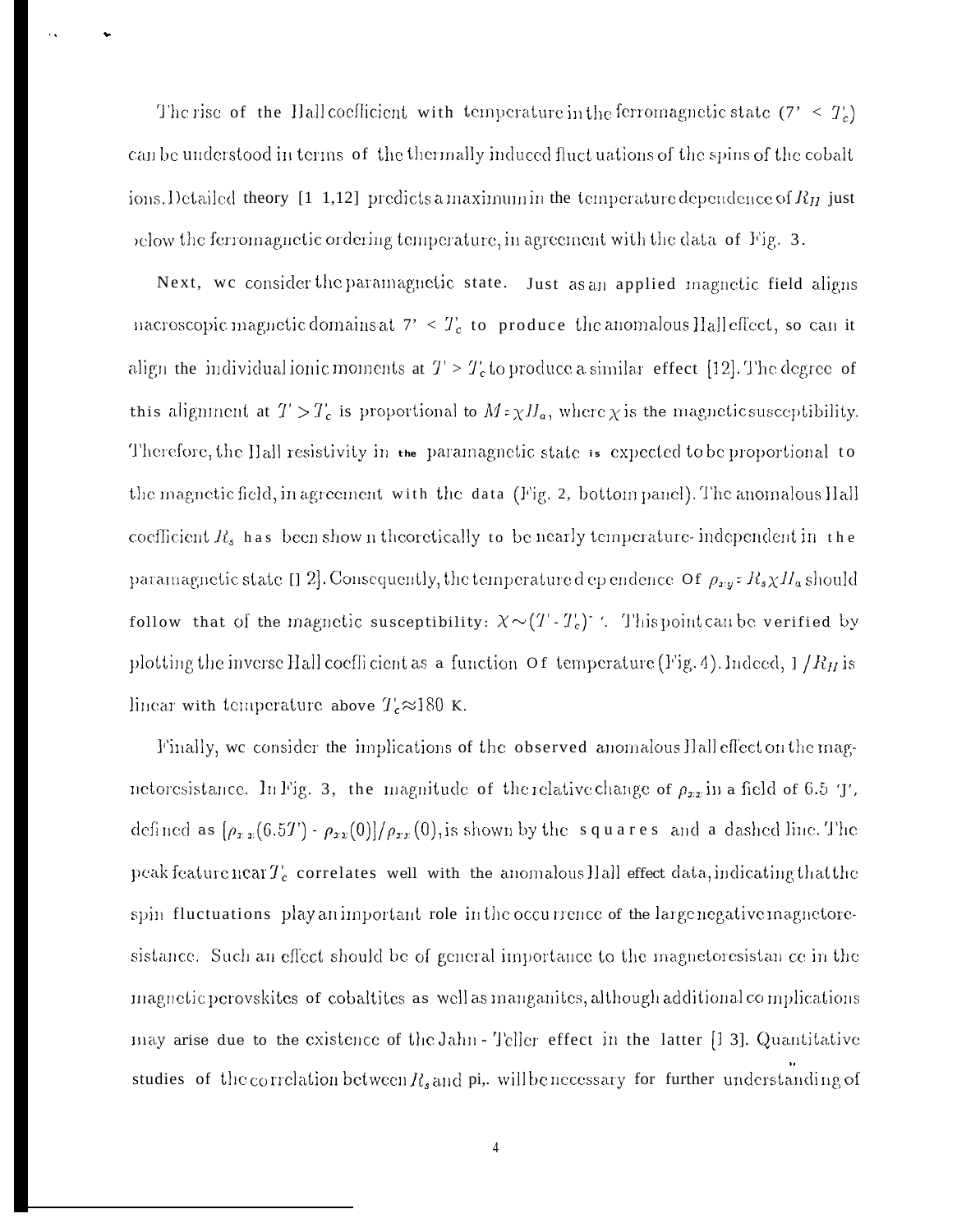$\frac{1}{2}$  ,  $\frac{1}{2}$  ,  $\frac{1}{2}$  ,  $\frac{1}{2}$ 

this issue  $[14]$ .

 $\ddot{\phantom{a}}$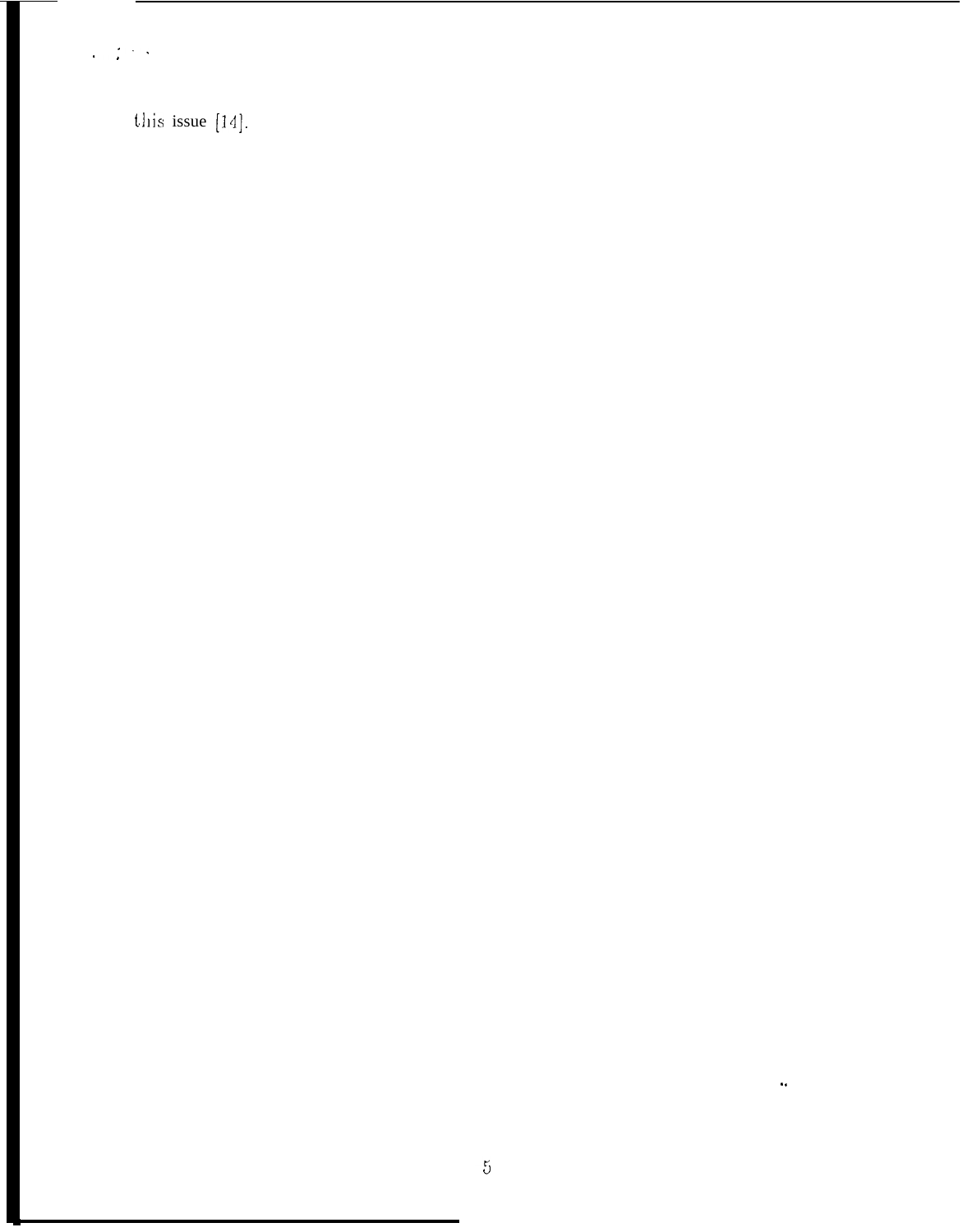## REFERE NCES

- [1] von Hemlolt, R. et al. Phys. Rev. Lett. 71,2331-2334 (1993)
- $[2]$  Ju, II. l. *et al.* Appl. Phys. Lett. 65, 2108-2110 (1994).
- [3] Briceño, G. et al. Science 270, 273-273 (1998).
- [4] H wang, H. Y. et al. Phys. Rev. Lett. 75,914-917 (1995).
- [5] Khazeni, K. ct al. Phys. Rev. Lett. 76, 295-298 (1996).
- [6] Jin, S. et al. Appl. Phys. Lett. 66, 3S2-384 (1995).
- [7] Moritomo, Y. et al. Nature 380, 141-144 (1996).
- [8] Hurd, C. M. The Hall effect in metals and alloys (Plenum Press, New York London,  $1 \text{ m}$ ).
- [9] van der Pauw, 1, J. Philips Res. Reports 13, 1-9 (1 958).
- [10] Mahendiran, R. et al. Rev. Sci. Instrum. 66, 3071-3072 (1995).
- [11] Maranza, F. E. Phys. Rev. B160, 421-429 (196'7).
- [12] Kondo, J. Prog. Theoret. Phys. (Japan) 27, '772-792 (1962).
- [13] Millis, A. J., Littlewood, P. B., Shraiman, B. J. Phys. Rev. Lett. 74, 5144-5147 (1995).
- [14] Sate, H. Mater. Sci. Eng. 1131, 101-109 (1995).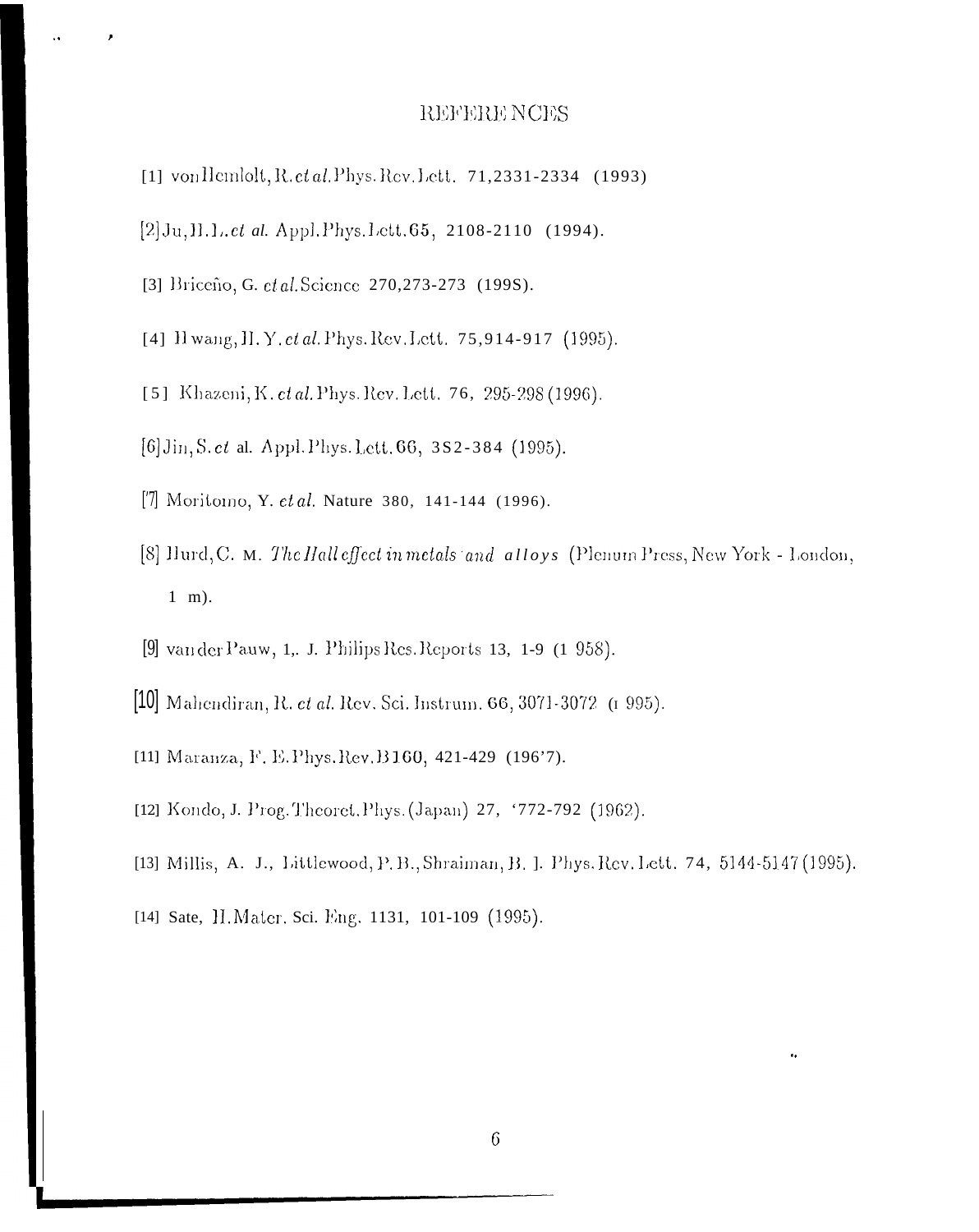## FIGURE CAPTIONS

Fig. 1. The temperature dependence of the electrical resistivity in zero applied magnetic field. '1 'he arrow indicates the Curic temperature  $T_c$ .

Fig. 2. Top, the magnetic field dependences of the relative change of the longitutinal resistivity. The temperature is indicated near the curves. Bottom, the rllaglictic field dependences of the Hall resistivity. The solid lines are guides to the eye, The dashed lines in the bottom panel present the linear slope of  $\rho_{xy}$  at low fields. For the Hall measurements, we have deposited four gold pads on the corners of the film and employed the vander Pauw method [9] to measure both the Hall and longitudinal resistivities. We have p erformed measurements at 10 - 20 different values of clectried current in the range  $O - 30 \mu A$  for all temperatures and magnetic fields to ensure linear response of the system. The sign of  $\rho_{xy}$  is positive. Although the magnetization curves measured on the bulk La<sub>0.5</sub>Ca<sub>0.5</sub>CoO<sub>3</sub> material look similar to the field dependences of  $\rho_{xy}$ , quantitative comparison is difficult because of the difference in the demagnetization factors of the thin film and bulk samples.

Fig. 3. The temperature dependences of the Hall coefficient (circles) and the magnetoresistance in a field of 6.5 T (squares). The solid and dashed lines are guides to the eye.

Fig. 4. The temperature dependence of the inverse hall coefficient. The solid line is a linear fit to the high temperature data points, which satisfies  $R_H^{-1} \sim (7' - T_c)$ , and  $T_c \approx 180$ K. Assuming that the normal Hall coefficient  $R_0 = 1/(ne)$  does not exceed the value of  $R_H$ at 290 K, one obtains a lower limit for the carrier density  $n > 6 \times 10^{26}$ m<sup>-3</sup>.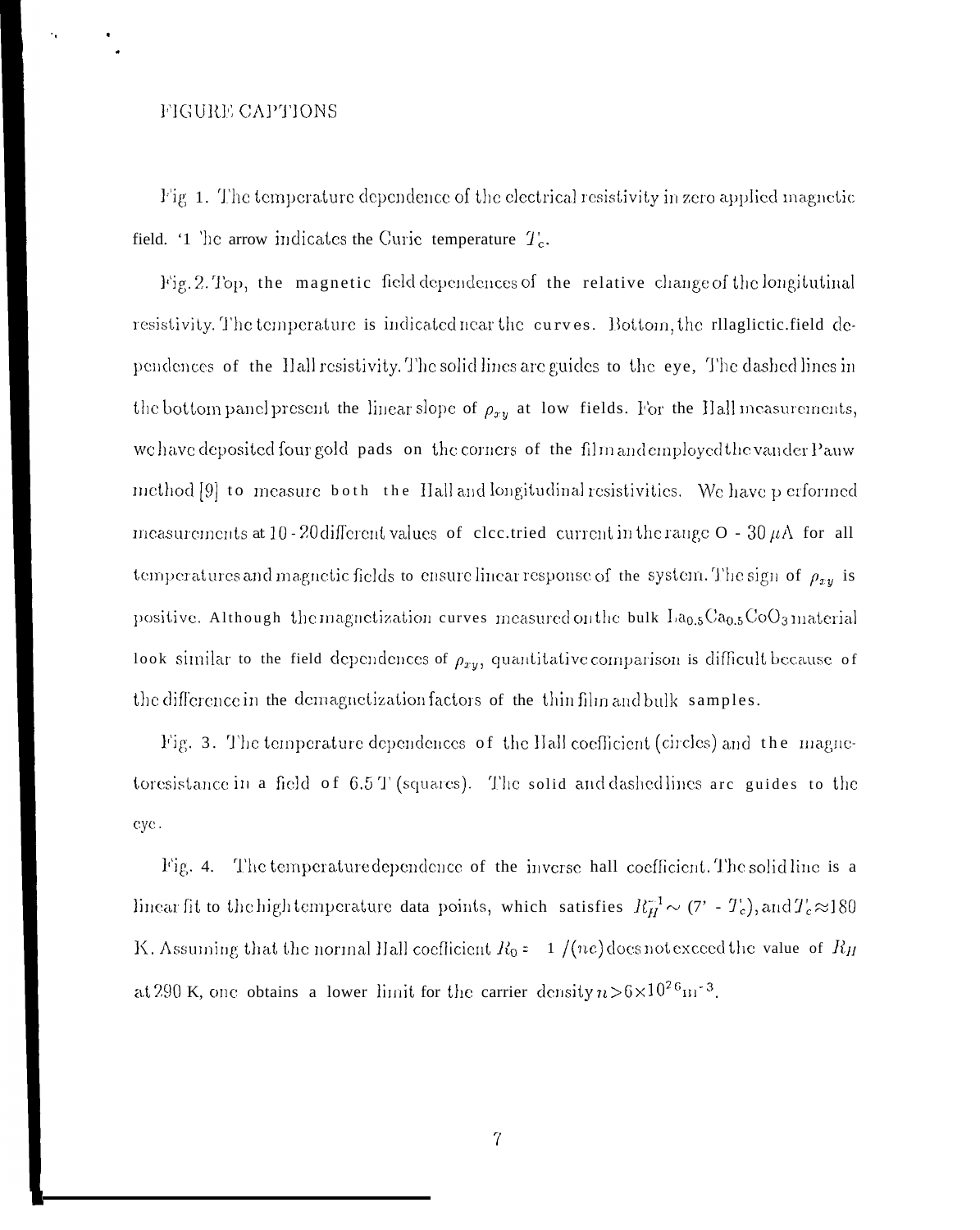

Fig. 1.<br>Samoilov et al.

 $\hat{\mathbf{r}}_k$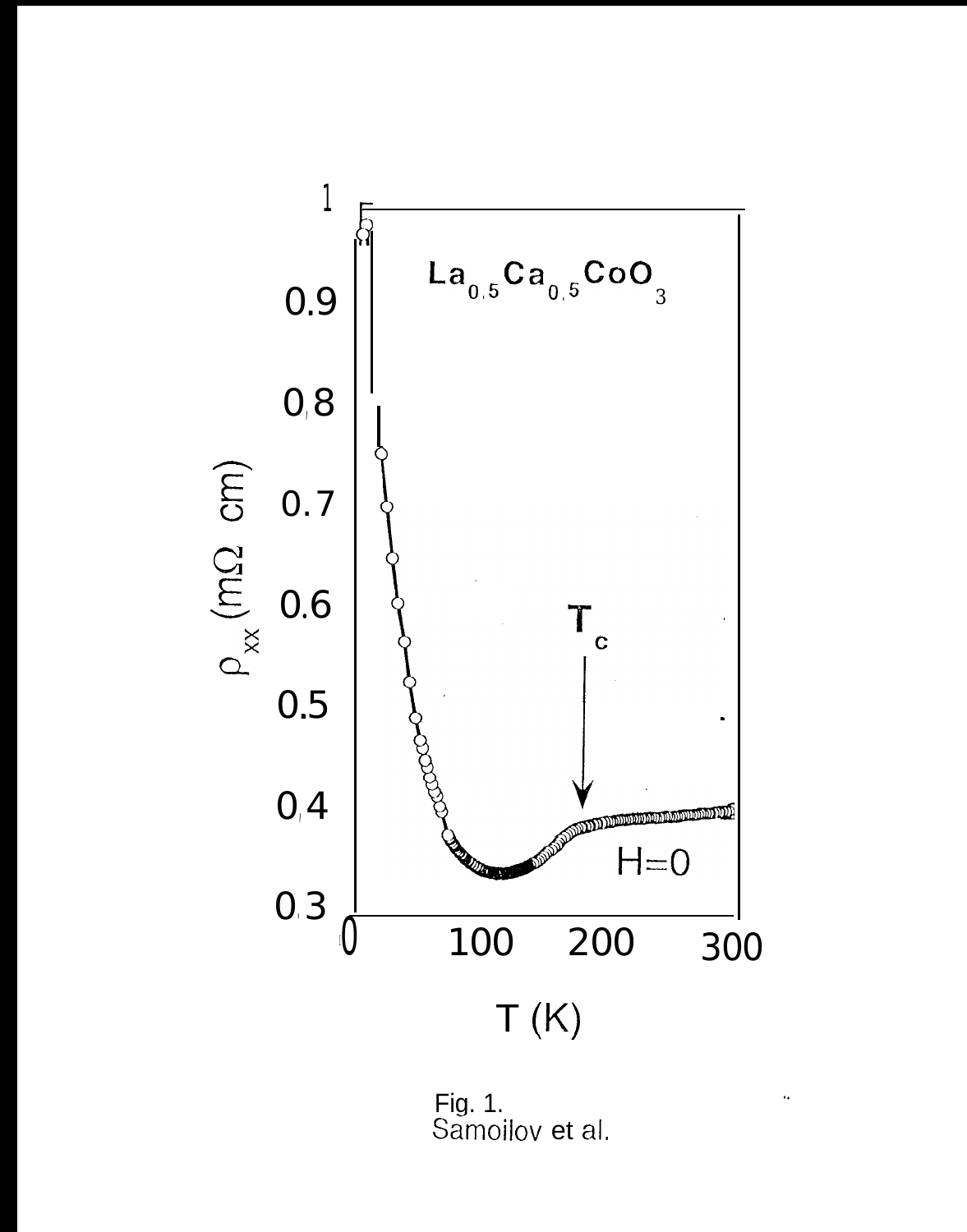

Fig. 2 Samoilov et al.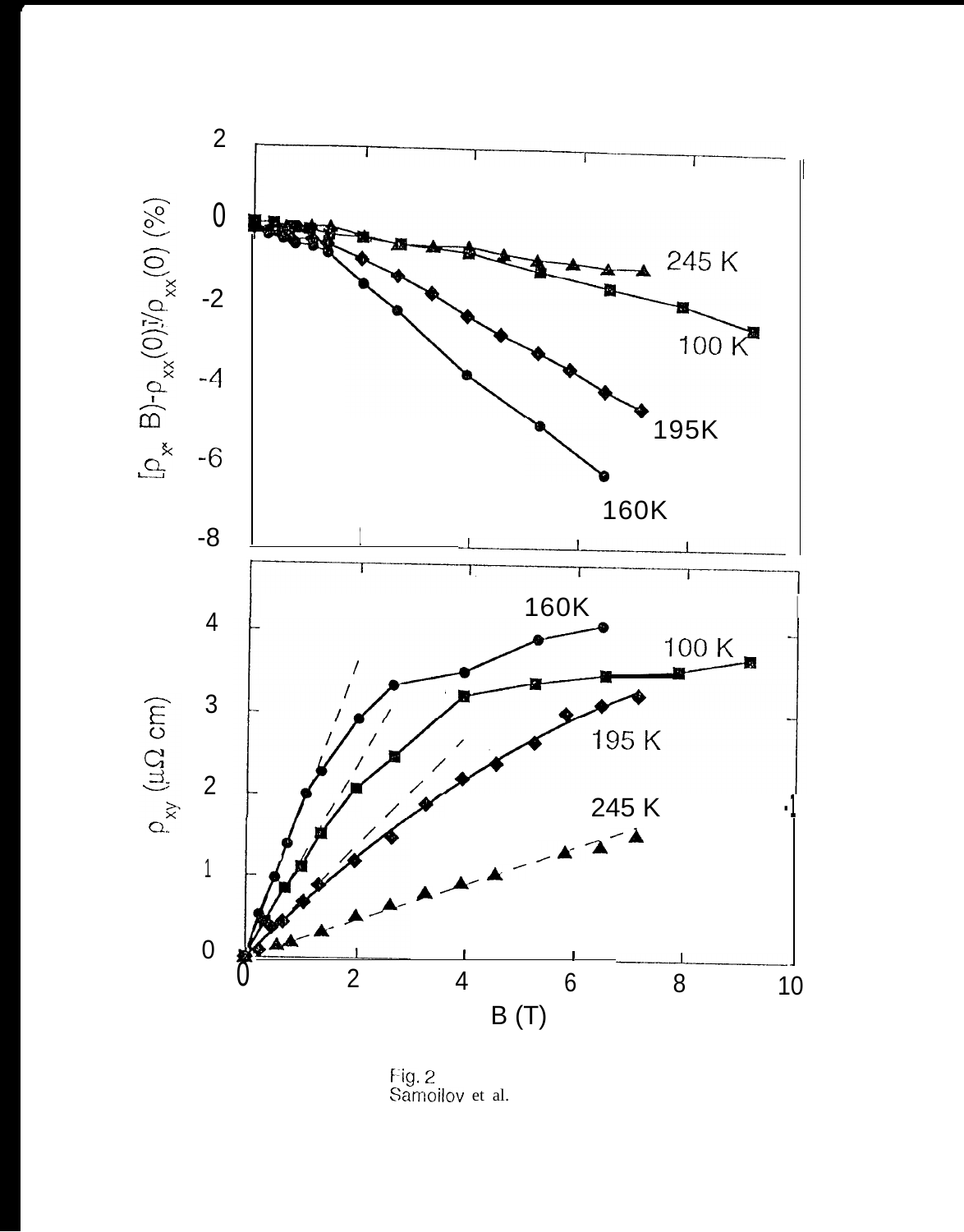

Fig. 3<br>Samoilov et al.

 $\ddot{\phantom{0}}$ 

 $\ddot{\phantom{1}}$